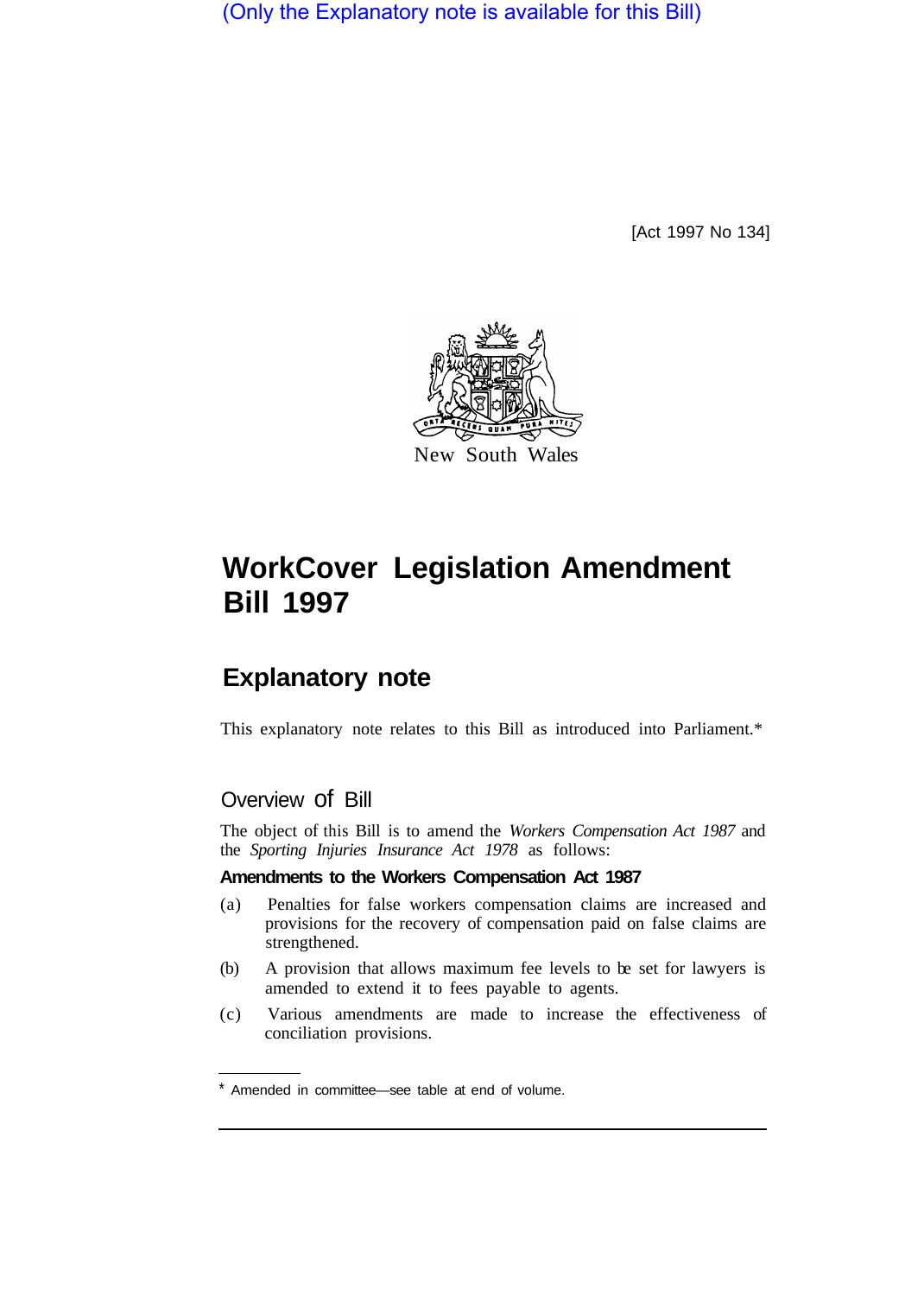Explanatory note

- (d) Transitional provisions in the regulations providing that a 26 week period of entitlement to a special benefit rate for unemployed injured coal miners can (similarly to other workers' benefits) apply over broken periods, are transferred to the Act.
- (e) Other miscellaneous and minor amendments are made.

#### **Amendments to the Sporting Injuries Insurance Act 1978**

- The Bill provides for the appointment of an additional part-time  $(a)$ member of the Sporting Injuries Committee to represent the interests of disabled sportspersons.
- $(b)$ The level of benefits payable for sporting injuries under the Act is increased by 14%.
- $(c)$ The Act's terminology is updated by changing "registered player" to "registered participant" and "enrolled player" to "enrolled student participant".
- Consequential transitional provisions are enacted.  $(d)$
- $(e)$ Amendments to update obsolete references are made.

## Outline of provisions

**Clause 1**specifies the name (also called the short title) of the proposed Act.

**Clause 2** provides for the proposed Act to commence on a day or days to be proclaimed.

**Clause 3** gives effect to the Schedule of amendments to the *Workers Compensation Act 1987.* 

**Clause 4** gives effect to the Schedule of amendments to the *Sporting Injuries Insurance Act 1978.* 

#### **Schedule 1 Amendment of Workers Compensation Act 1987**

**Schedule 1 [1]** amends the definition of *Principal Conciliator* so that the Principal Conciliator will be the person holding office as such under Part 2 of the *Public Sector Management Act 1988.*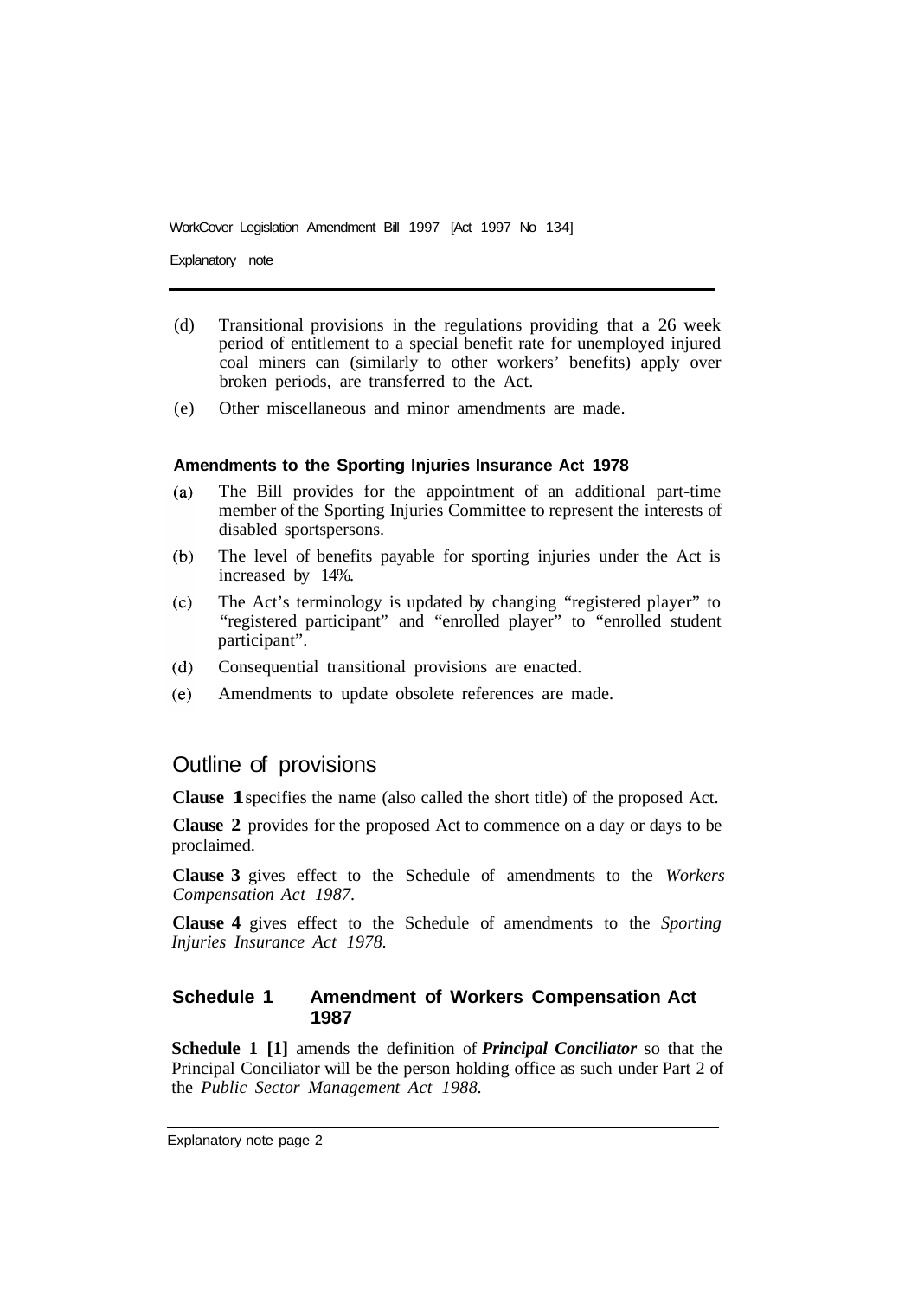Explanatory note

**Schedule 1** [2] makes it clear that the obligation of a worker who is receiving weekly payments of compensation to notify certain changes of circumstances involving the worker's level of earnings arises no matter which of the changes occurs.

**Schedule 1 [3]** increases from 20 penalty units (currently \$2,200) to 40 penalty units (currently \$4,400) the existing maximum fine for a failure by a worker who is receiving weekly payments of compensation to notify a commencement of employment or a business or a change in employment that affects earnings.

**Schedule 1 [4]** expands an existing provision that allows a court to order the repayment of overpayments of compensation resulting from a worker's return to employment or a change in employment that affects the worker's earnings. As amended, the provision will permit a court to make such a compensation refund order when it convicts the person of an offence for failing to notify a commencement of employment, or a business or a change in employment that affects earnings, that resulted in the overpayment.

**Schedule 1 [5]** is consequential on **Schedule 1 [1]** and provides that the person holding office as Principal Conciliator is taken to be a conciliation officer.

**Schedule 1 [6]** amends the provision requiring a claim for weekly payments of compensation to include a medical certificate with an opinion as to whether employment is a substantial contributing factor to the injury. The amendment makes it clear that the requirement does not apply to claims under sections 10 (Journey claims), 11 (Recess claims) and 12 (Claims by trade union representatives) since those sections deal with situations where the worker is not engaged in actual employment duties.

**Schedule 1**[7] increases the existing maximum penalty of 50 penalty units (currently \$5,500) and imprisonment for 12 months for the offence of making a false or misleading statement in a notice, claim for compensation or medical certificate. The maximum penalty will be increased to 100 penalty units (currently \$11,000) and 2 years imprisonment.

**Schedule 1 [8]** inserts a new provision that will permit a court to make a compensation refund order when it convicts a person of an offence under the Act for making a false or misleading statement that resulted in an overpayment.

**Schedule 1 [9]** inserts a new provision to enable regulations to be made to require an insurer to provide a copy of any report obtained by the insurer in relation to a claim by a worker, such as an investigator's report or rehabilitation provider's report, to the worker or another person (such as the worker's legal representative).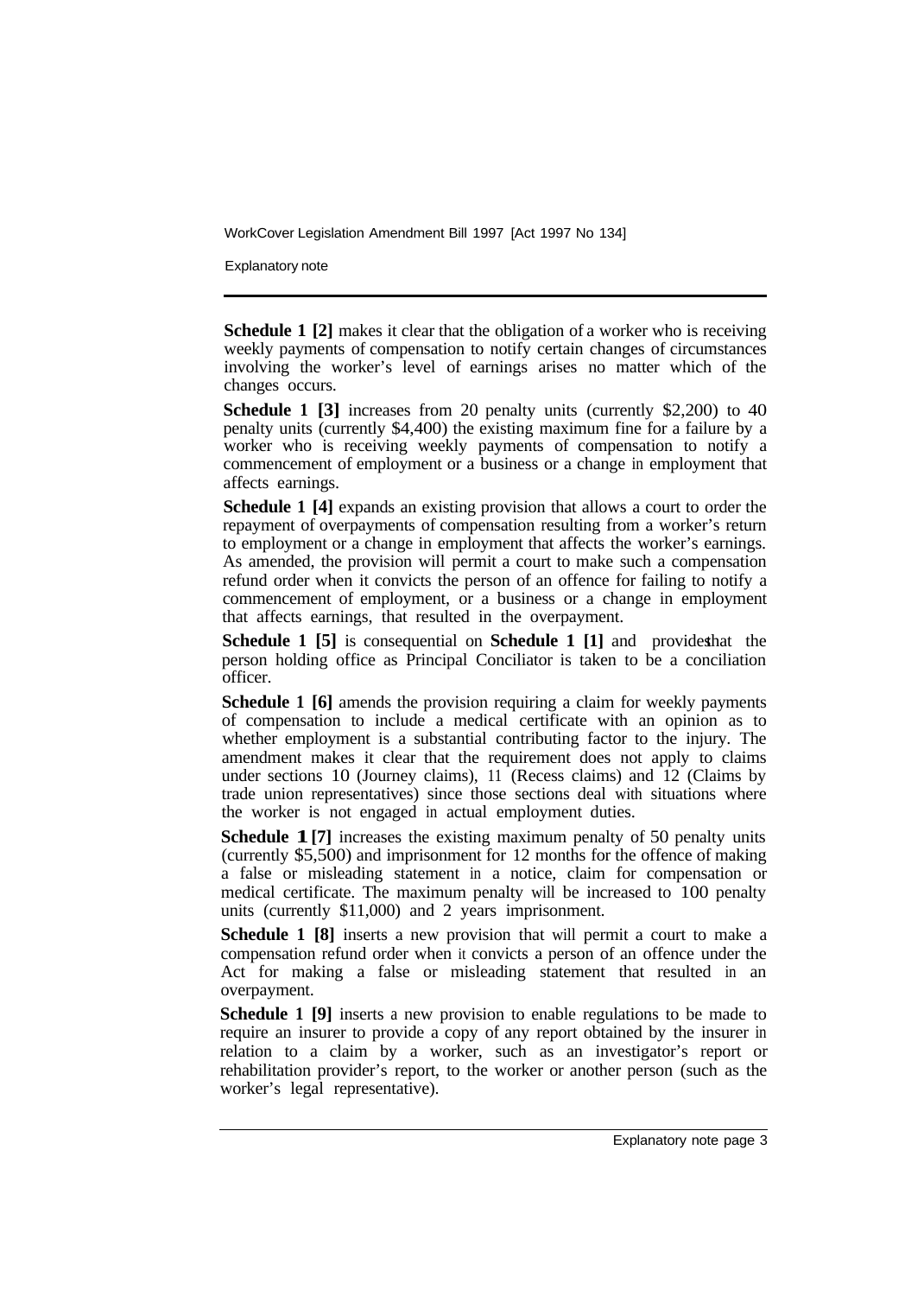Explanatory note

**Schedule 1[10]** amends the provision that requires an insurer to give notice to a claimant when the insurer disputes liability on the claim. The amendment will make it clear that the requirement applies when the insurer disputes liability in respect of any aspect of the claim (and not necessarily the whole claim).

**Schedule 1 [11] and [12] make amendments to authorise the making of** regulations to specify cases and circumstances in which a conciliation officer to whom a party to a dispute provides information or documents is required to provide the information or documents concerned to another party to the dispute. A new provision specifically authorises conciliation officers to provide any party to a dispute with information and documents provided to the conciliation officer by any other party to the dispute and also provides for the regulations to create exceptions to this. The provision extends to all information and documents provided by a party, whether pursuant to a requirement under the Act or otherwise. A consequential amendment is made to an existing provision that contains a power to make regulations specifying the circumstances in which a conciliation officer may or may not disclose to a party information and documents provided to the conciliation officer pursuant to a requirement imposed by the conciliation officer.

**Schedule 1 [13]** makes an amendment to provide that conciliation officers are competent but not compellable in legal proceedings to give evidence or produce documents in respect of matters that relate to the exercise of their functions.

**Schedule 1 [14]** requires a person against whom a claim for weekly payments of compensation is made and who has or anticipates having a reasonable excuse that justifies a delay in the commencement of those payments to notify the claimant in writing as soon as practicable.

**Schedule 1 [15]** inserts a new provision to deal with the situation where a dispute about a new claim is referred to the Senior Conciliation Officer (rather than to the Principal Conciliator, as required). Various provisions impose a waiting period after a dispute has been referred for conciliation before court proceedings can be commenced on the dispute. The amendment will provide that such a waiting period does not begin to run until the dispute has been correctly referred to the Principal Conciliator. The amendment will allow for the possibility that disputes about the claims concerned (new claims) are required to be referred to the Principal Conciliator but are nevertheless valid if referred to the Senior Conciliation Officer (who is the appropriate referral officer for existing claims).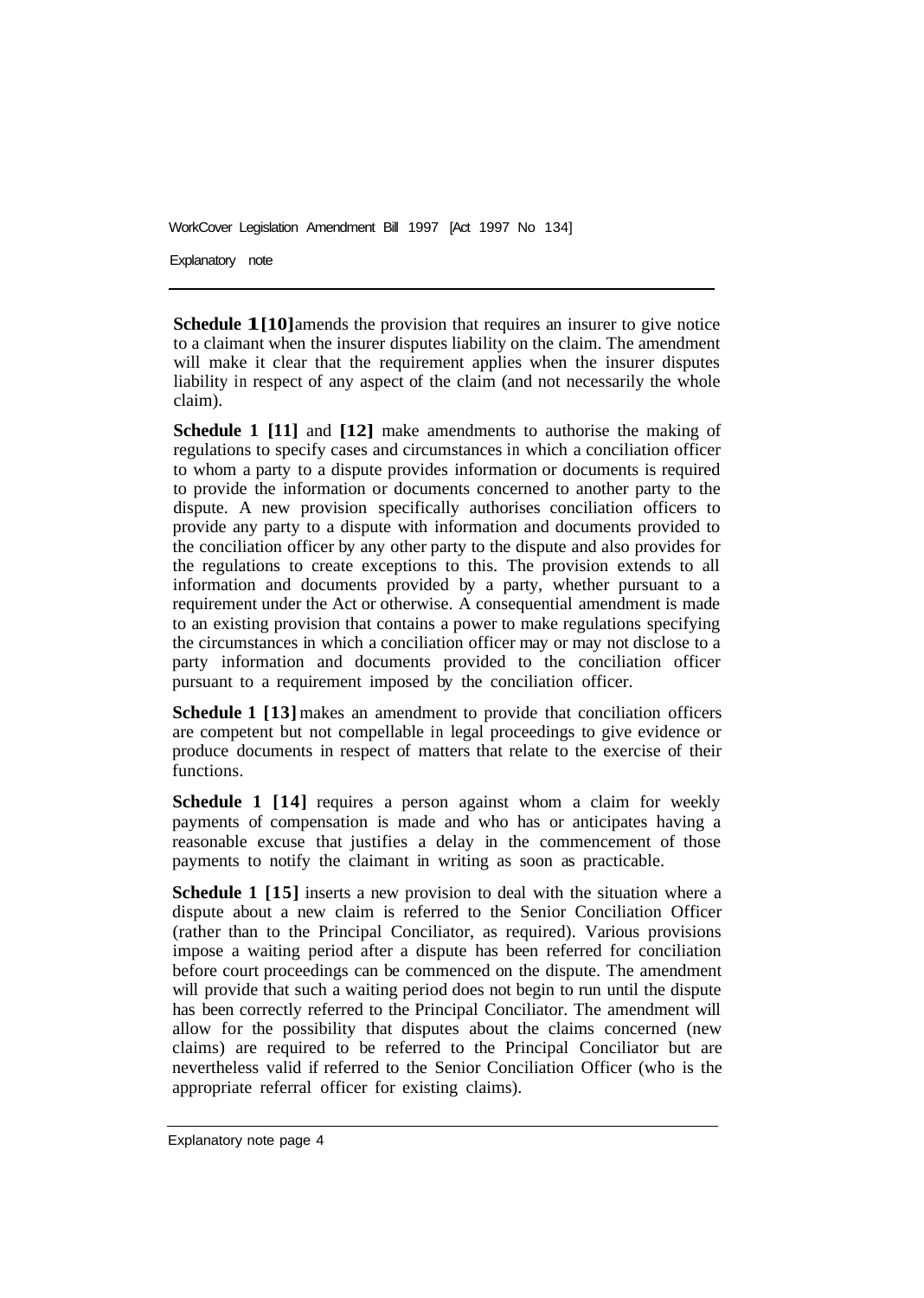Explanatory note

**Schedule 1 [16]** amends the provision that prevents a claimant for weekly payments of compensation from lodging an application for conciliation until a period allowed for insurers to assess and, if applicable, dispute the claim has elapsed. The period allowed for insurers is 21 days after the claim is made, but that may be extended to a maximum of 42 days subject to there being a reasonable excuse (such as the necessity for further medical examination) for the delay in commencement of payments. The amendment makes it clear that conciliation applications are prevented not only during the initial 21 day period but also during such an extension of that period.

**Schedule 1 [17]–[21]** amend a provision that authorises the making of regulations to fix maximum costs recoverable by legal practitioners in workers compensation matters. The amendments extend the provision to costs recoverable by agents in workers compensation matters.

**Schedule 1 [22]** amends a provision that enables an employer to require an injured worker to undergo a medical examination by a doctor provided by the employer. The amendment will allow the regulations to require the employer or the employer's insurer to provide a copy of any resulting medical report or opinion to the worker or another person (such as the worker's legal representative).

**Schedule 1 [23]** clarifies a provision dealing with misleading conduct by workers compensation insurers and insurance intermediaries (such as brokers and insurance agents) by adoption of the term "insurance intermediary" rather than "broker".

**Schedule 1 [24]** and **[25]** enact consequential savings and transitional provisions.

**Schedule 1 [26]–[28]** amend the special transitional provisions that apply to coal miners to clarify the operation of amendments made in 1996 in relation to top-up of partial incapacity benefits. Under those provisions, prior to their amendment in 1996, a coal miner who was partially incapacitated but not provided with suitable duties was entitled to benefits at the total incapacity level (deemed total incapacity) with no limit as to how long the entitlement continued (until retirement). In the same circumstances, other workers are entitled to a maximum 104 weeks deemed total incapacity compensation. The rates of total incapacity benefit and deemed total incapacity benefit for coal miners remained however at the lower scale of indexed rate applicable under the former Act. In practice, coal miners' accident pay entitlements topped-up these rates to the higher levels applicable to other workers, but only for the first 78 weeks of incapacity for work. The purpose of the 1996 amendments was to apply to coal miners the higher rates of total incapacity benefit and